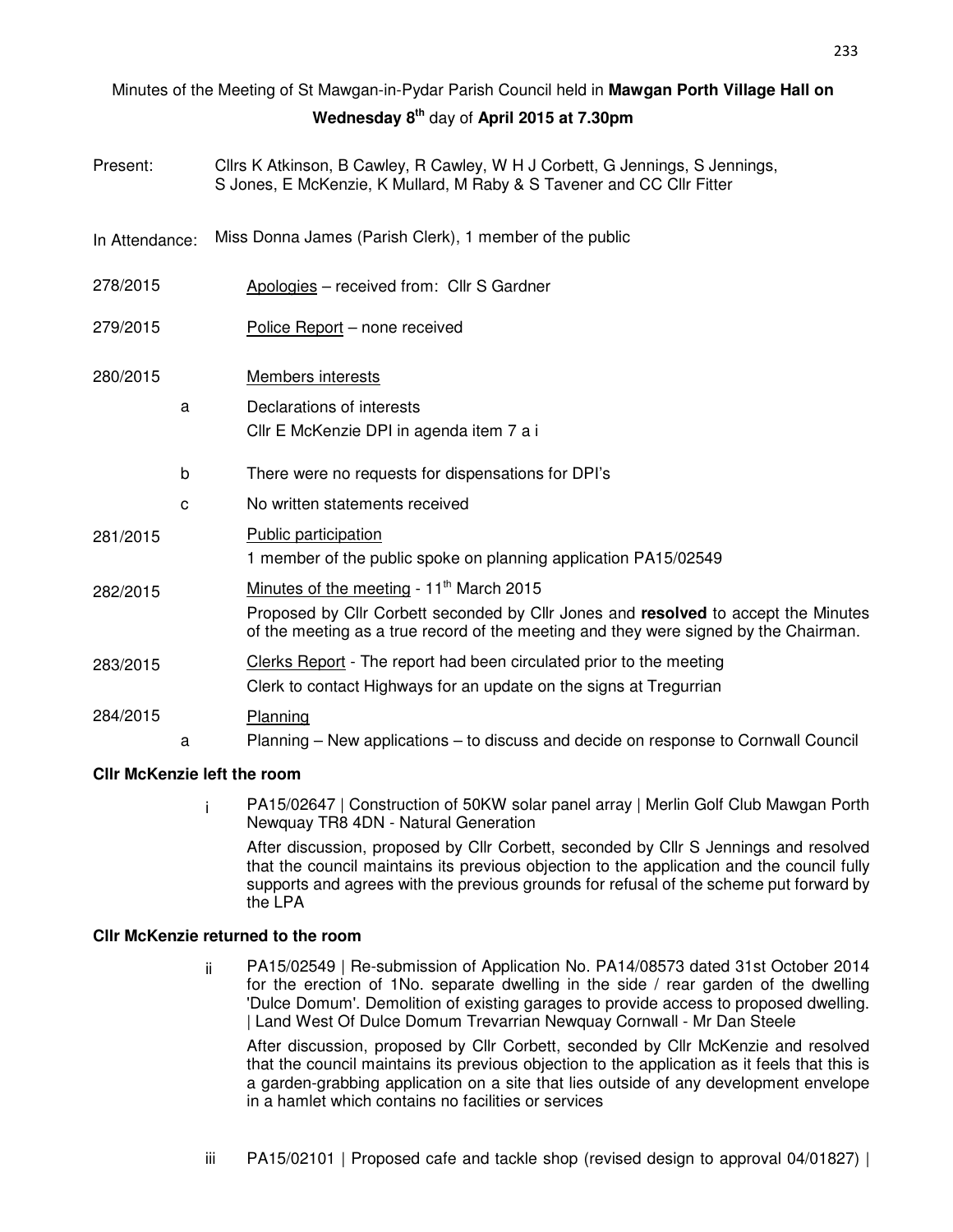Mawgan Pool And Lake Retorrick Mill St Mawgan Newquay - Mr T T Williams

After discussion, proposed by Cllr Corbett, seconded by Cllr G Jennings and resolved the council had no objection to the application – with the condition that nothing came to light from the previous design as the council had not been able to view it.

iv Any other planning applications received from Cornwall Council by the time of the meeting.

The chairman explained to the council that the clerk had become aware at short notice of 2 applications but that the paperwork had not been received by the council and that CC would not allow an extension for the council's comments. The chairman suspended standing order 5 for this item only to allow CC Cllr Fitter to address the council. CC Cllr Fitter advised he would request CC allow an extension. If no extension is forthcoming the council will hold an extraordinary meeting on 22<sup>nd</sup> April if possible.

b Advices and decisions by Cornwall Council

Circulated prior to the meeting

- c To discuss planning enforcement issues to refer any new issues and updates The chairman advised that after the tour of the parish with a number of councillors, CC enforcement officer Mr Jon Drew advised that he will send a report to the clerk on the cases visited
- d Affordable housing update none

### 285/2015 Working groups:

- a Beach and environment
	- i Working Group report

Cllr Tavener updated the council on the cost of placing boulders on the beach

- b Amenities
	- i Working Group report

After discussion, proposed by Cllr Atkinson, seconded by Cllr McKenzie and resolved for the clerk to obtain quotes for the replacement of the play area fence and netting. Clerk to contact Mrs Young-Jamieson with regards to the possible placement of netting

Cllrs McKenzie and S Jennings will be doing a survey of the Burial Ground Headstones with regard to leaning and dangerous headstones

- c Transport and Rights of Way
	- i Working Group report

Clerk to inform the police of parking in the bus turning area in St Mawgan and in Long Lane near the Airport

ii Street lighting in Trenance area

Clerk to contact Highways re extra street lighting on the road through Mawgan Porth between the Merrymoor Inn and the Riviera Lodge and near the Bedruthan Steps near **Trenance** 

# 286/2015 Reports - to receive reports from meetings

Report from Cllr G Jennings of the Airport meeting received

Chairman reported on the meeting he attended re Denzell Wind Farm

#### 287/2015 To note and discuss if appropriate the correspondence received since the last meeting and any associated actions and expenditure – circulated prior to meeting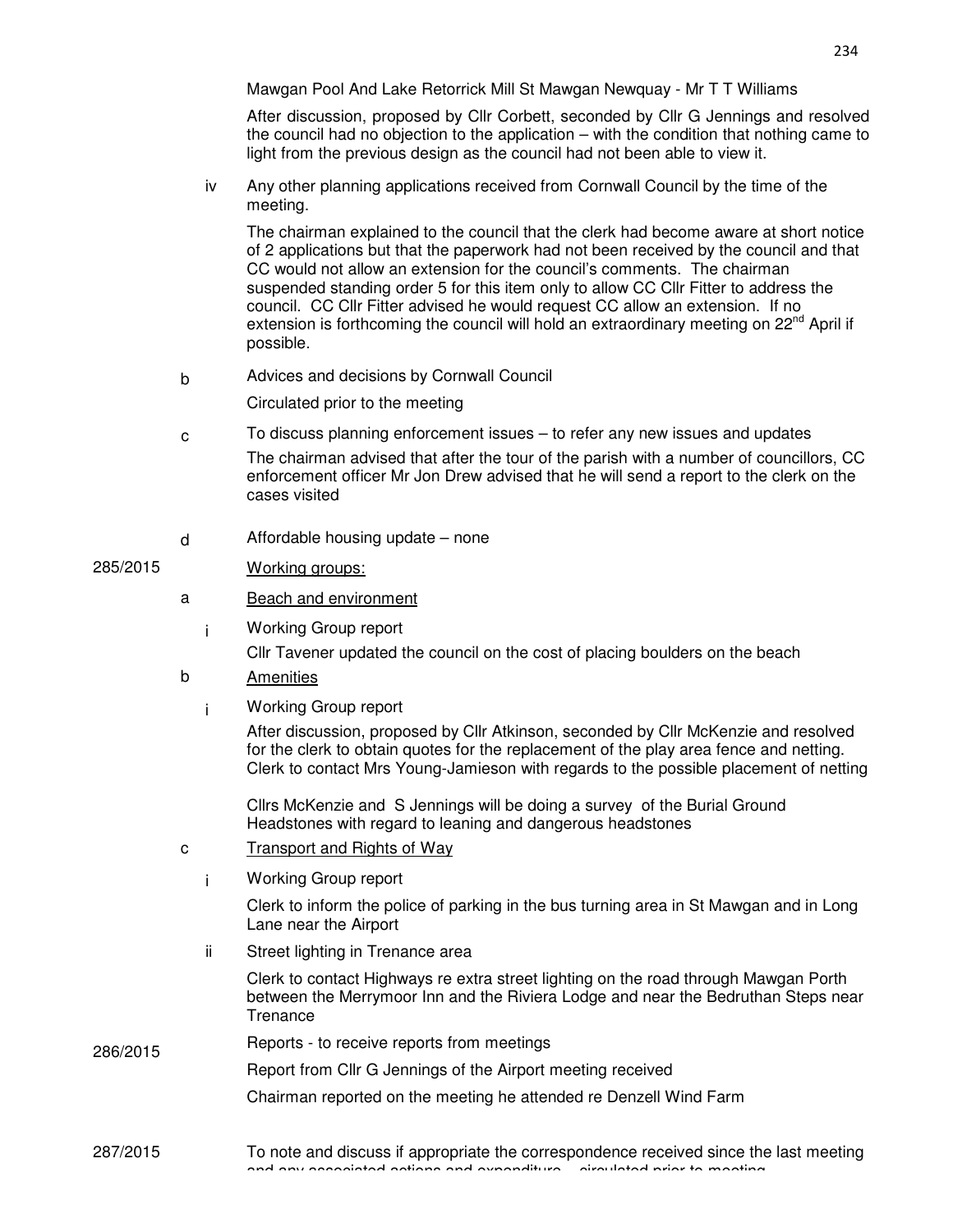|          | and any associated actions and expenditure – circulated prior to meeting                                                                                                                          |                                |   |          |  |  |
|----------|---------------------------------------------------------------------------------------------------------------------------------------------------------------------------------------------------|--------------------------------|---|----------|--|--|
|          | The Clerk advised the council that Mr Hinton had made an annual donation to the<br>council, the council thanked Mr Hinton for his donation                                                        |                                |   |          |  |  |
| 288/2015 | To consider and agree options and wording for a plaque for St Mawgan toilets and<br>agree any associated actions and expenditure                                                                  |                                |   |          |  |  |
|          | Clerk to seek costs for a plastic waterproof sign and the council to consider wording to<br>be agreed at a future meeting                                                                         |                                |   |          |  |  |
| 289/2015 | To consider options for website hosting and maintenance/updates for the council's<br>website                                                                                                      |                                |   |          |  |  |
|          | Clerk advised the council of quotes received, after discussion, the council agreed that<br>the clerk should take over the running of the site from the present website maintenance<br>person      |                                |   |          |  |  |
| 290/2015 | To consider and agree the response to CC re the draft agreement for Kernow Solar<br>Farm                                                                                                          |                                |   |          |  |  |
|          | Proposed by Cllr S Jennings, seconded by Cllr Tavener and resolved by the council to<br>re-submit the comments made by the council in November 2014                                               |                                |   |          |  |  |
| 291/2015 | CALC Annual subscription – to consider and agree continuation of subscription and<br>payment of invoice                                                                                           |                                |   |          |  |  |
|          | Proposed by Cllr Atkinson, seconded by Cllr McKenzie and resolved to re-subscribe to<br>CALC and pay the subscription fee                                                                         |                                |   |          |  |  |
| 292/2015 | Councillor training - To consider requests by councillors for appropriate training and<br>agree any associated actions and expenditure<br>Agreed by council that Cllr Mullard attend the training |                                |   |          |  |  |
| 293/2015 | To consider and adopt the draft standing orders and financial regulations received by<br>the council in March 2015                                                                                |                                |   |          |  |  |
|          | Agreed by council to accept the wording, the draft standing orders and financial<br>regulations will stand for one month before adoption                                                          |                                |   |          |  |  |
| 294/2015 | <b>Accounts</b>                                                                                                                                                                                   |                                |   |          |  |  |
|          | Proposed by Cllr Corbett seconded by Cllr R Cawley and resolved by the council that<br>accounts totalling £1971.97 listed below, were approved for payment and duly signed.                       |                                |   |          |  |  |
|          | T Michell                                                                                                                                                                                         | Maintenance March              | £ | 744.00   |  |  |
|          | D James                                                                                                                                                                                           | Salary & Exp March             | £ | 704.42   |  |  |
|          | <b>HMRC</b>                                                                                                                                                                                       | PAYE Tax & NI                  | £ | 187.63   |  |  |
|          | <b>SW Water</b>                                                                                                                                                                                   | St Mawgan toilets              | £ | 19.17    |  |  |
|          | D Vickery                                                                                                                                                                                         | Jan-March bus shelter cleaning | £ | 100.00   |  |  |
|          | A Prowse                                                                                                                                                                                          | <b>Toilet cleaning March</b>   | £ | 216.75   |  |  |
|          | Total                                                                                                                                                                                             |                                |   | £1971.97 |  |  |